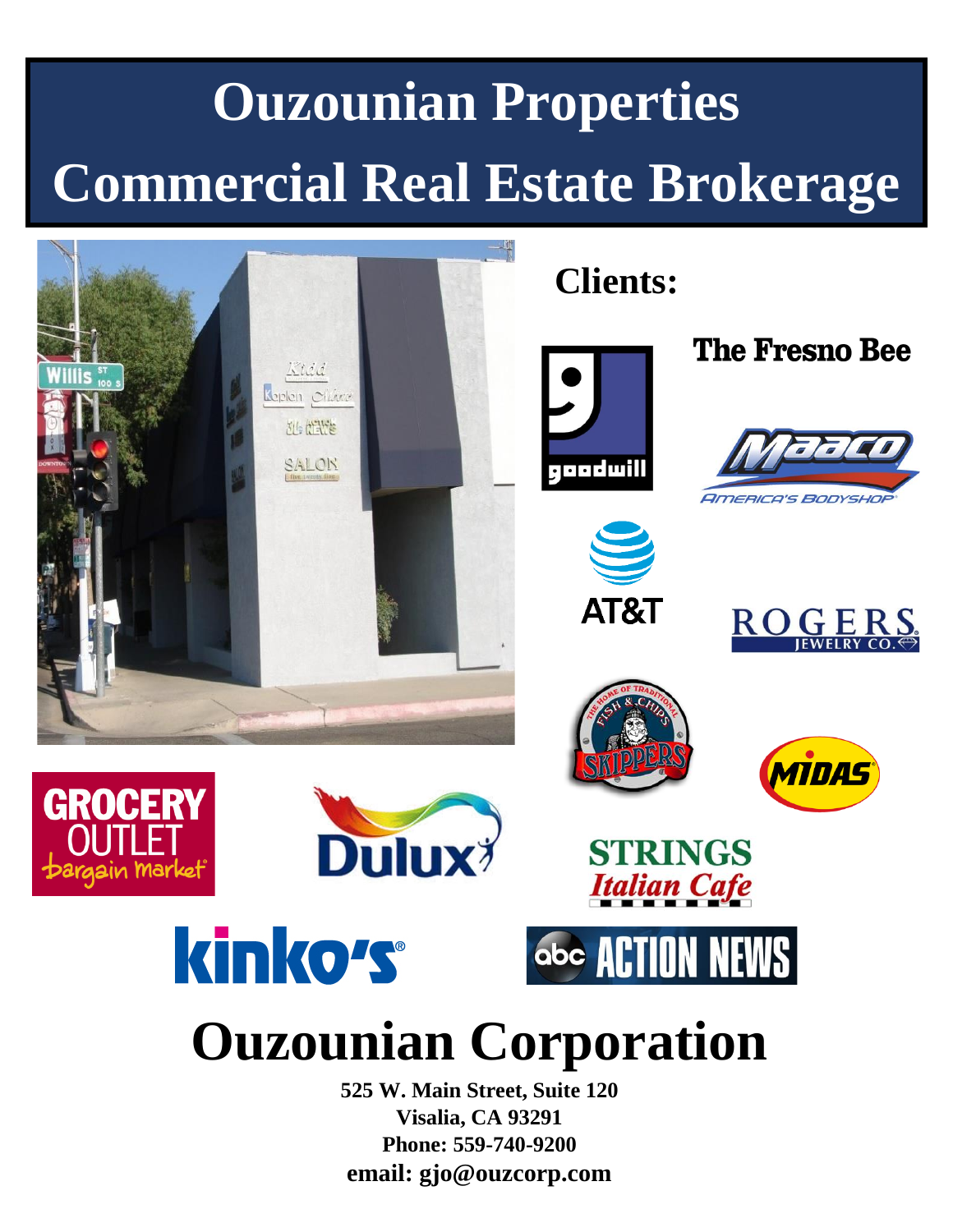

# **George Ouzounian**

George J. Ouzounian graduated from Fresno State University with a Bachelor of Science degree in accounting in 1971.

George worked for N. N. Sheklian, CPAs from 1971 to 1975. Auditing Kaweah Delta District Hospital, Cities of Visalia and Woodlake, and five local school districts, plus preparing thousands of tax returns, gave George the accounting skills he has used throughout his career.

After four years of public accounting, George joined his family's furniture business, Ouzounian Furniture Center and was named Chief Financial Officer of the corporation now named Ouzounian Corporation.

George also functioned as Operations Officer at Ouzounian Furniture Center; George supervised twenty-five employees for fifteen years, hiring and training hundreds of employees in the process. In 1983, the Furniture Center was located on two display floors totaling thirty-two thousand square feet and a warehouse totaling fifteen thousand square feet. As a regional retailer, Furniture Center occupied 12% of the furniture business in Tulare and Kings Counties. In 1989, the family made the decision of closing both stores and converting these locations to general retail and office buildings.

In 1992 George become a real estate broker. Licensed in California, George holds a California Real Estate Broker's license and currently practices as a commercial real estate broker in Tulare and Kings counties. In addition, Mr. Ouzounian owns and manages 45,000 square feet of retail and office space in Visalia, California. In 2000, George joined the national real estate brokerage firm of Sperry Van Ness. In 2003 George represented the owners of ten apartment complexes totaling twelve hundred (1200) units in one of the largest apartment sales in Fresno County history. The sale totaled Twenty-Seven Million Dollars. At the time this was the largest transaction in the history of Sperry Van Ness and earned George a membership in the Partners Circle in 2003. As of 2020 George has brokered over 110 million dollars of commercial real estate.

George has built four new properties or remodeled five existing properties over the past forty years. In that time, George has constructed build to suit retail, medical, restaurants and office buildings for local, regional and national tenants.

In 1999, George was the founder and President of Modal Software Corporation. Modal provides a preparatory software application to companies nationally as a SaaS, (Software as a Service). Actionrev.com software is written with Ruby on Rails, is processed by Heroku, (IPP) and hosted by Amazon.

Mr. Ouzounian is currently the Chairmen of the Tulare County Assessment Appeals Board, Board member of the Visalia Public Cemetery District and Board member of Golden State Risk Management Authority.